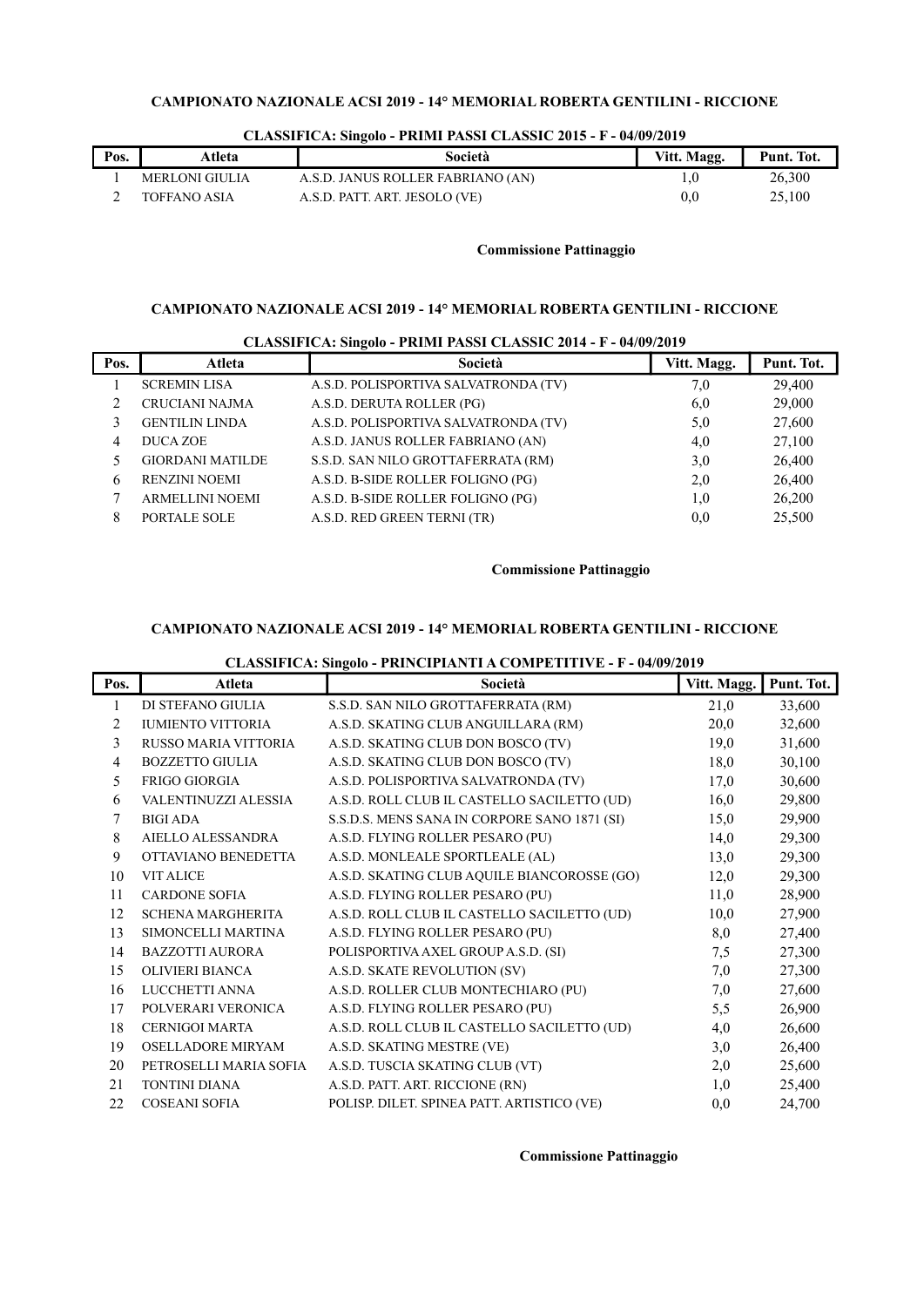### CLASSIFICA: Singolo - PULCINI A MASTER - M - 04/09/2019

| Pos. | Atleta                                 | Società                  | Vitt. Magg. | Punt. Tot. |
|------|----------------------------------------|--------------------------|-------------|------------|
|      | TTIA<br>PAS<br>ASO UTINI<br><b>MAI</b> | V (VT)<br><br><b>ROU</b> | 0.0         | 30,400     |

### Commissione Pattinaggio

# CAMPIONATO NAZIONALE ACSI 2019 - 14° MEMORIAL ROBERTA GENTILINI - RICCIONE

| CLASSIFICA: Singolo - PULCINI A MASTER - F - 04/09/2019 |                           |                                             |             |            |  |
|---------------------------------------------------------|---------------------------|---------------------------------------------|-------------|------------|--|
| Pos.                                                    | Atleta                    | Società                                     | Vitt. Magg. | Punt. Tot. |  |
|                                                         | PASICHNYK SOFIA           | A.S.D. FLYING ROLLER PESARO (PU)            | 10,0        | 32,100     |  |
| $\mathfrak{D}_{\mathfrak{p}}$                           | PETROSELLI GINEVRA        | A.S.D. TUSCIA SKATING CLUB (VT)             | 9,0         | 30,800     |  |
| 3                                                       | PAPA EMMA                 | POLISP. DILET. SPINEA PATT. ARTISTICO (VE)  | 8,0         | 29,200     |  |
| 4                                                       | <b>MARIOTTI MADDALENA</b> | A.S.D. DERUTA ROLLER (PG)                   | 7,0         | 29,000     |  |
| 5                                                       | PERUGINI ELISA            | A.S.D. FLYING ROLLER PESARO (PU)            | 5,5         | 28,700     |  |
| 6                                                       | PARMEGGIANI ANNA          | A.S.D. PATT. ART. RICCIONE (RN)             | 5,5         | 28,700     |  |
| 7                                                       | PROSPERI CECILIA          | A.S.D. FLYING ROLLER PESARO (PU)            | 4,0         | 27,600     |  |
| 8                                                       | <b>TURCUTTO ANGELICA</b>  | A.S.D. SKATING CLUB AQUILE BIANCOROSSE (GO) | 3,0         | 27,600     |  |
| 9                                                       | <b>MARCACCINI MIA</b>     | A.S.D. PATT. ART. RICCIONE (RN)             | 2,0         | 27,600     |  |
| 10                                                      | ZAGHINI SARA              | A.S.D. PATT. ART. RICCIONE (RN)             | 1.0         | 26,400     |  |
| 11                                                      | <b>BATTI MARTINA</b>      | A.S.D. ROLL CLUB IL CASTELLO SACILETTO (UD) | 0,0         | 26,000     |  |

### Commissione Pattinaggio

### CAMPIONATO NAZIONALE ACSI 2019 - 14° MEMORIAL ROBERTA GENTILINI - RICCIONE

### CLASSIFICA: Singolo - JUNIORES ACSI GR. 3 - F - 04/09/2019

| Pos. | Atleta                    | Società                                               | Vitt. Magg. | Punt. Tot. |
|------|---------------------------|-------------------------------------------------------|-------------|------------|
|      | <b>FERRI GIORGIA</b>      | S.S.D. SAN NILO GROTTAFERRATA (RM)                    | 12,0        | 39,000     |
| 2.   | <b>DATTI LAVINIA</b>      | A.S.D. LOS ANGEL'S SKATING CLUB PATT. ART. TREVI (PG) | 11,0        | 37,000     |
| 3    | MUSCETTI GAETANA          | A.S.D. JOLLY SKATE BENEVENTO (BN)                     | 10,0        | 35,300     |
| 4    | <b>MARTINI MADDALENA</b>  | A.S.D. SKATING CLUB ISTRANA (TV)                      | 9,0         | 34,600     |
| 5.   | PERENZIN DIANA            | A.S.D. PATT. ART. CORNUDA PEDEROBBA (TV)              | 8,0         | 33,800     |
| 6    | <b>MACCHION BENEDETTA</b> | A.S.D. ROLL STARS LOREGGIA (PD)                       | 7,0         | 32,000     |
| 7    | <b>MANTOVANI EMMA</b>     | A.S.D. SKATING MESTRE (VE)                            | 6,0         | 32,500     |
| 8    | <b>CICALI CATERINA</b>    | POLISPORTIVA AXEL GROUP A.S.D. (SI)                   | 5,0         | 31,700     |
| 9    | <b>BOLPATO SOFIA</b>      | A.S.D. AZZURRA PATT. ART. (PD)                        | 4,0         | 30,400     |
| 10   | <b>CASADIO GIADA</b>      | A.S.D. MAGIC IMOLA (BO)                               | 3,0         | 30,000     |
| 11   | <b>BERNARDO LEILA</b>     | A.S.D. AZZURRA PATT. ART. (PD)                        | 2,0         | 29,400     |
| 12   | <b>NOIA BEATRICE</b>      | A.S.D. PATTINAGGIO UDINESE (UD)                       | 1,0         | 28,800     |
| 13   | PIRAZZOLI SOFIA           | A.S.D. MAGIC IMOLA (BO)                               | 0,0         | 28,200     |

### Commissione Pattinaggio

# CAMPIONATO NAZIONALE ACSI 2019 - 14° MEMORIAL ROBERTA GENTILINI - RICCIONE

### CLASSIFICA: Singolo - AZZURRINI ACSI GR. 1 - F - 04/09/2019

|      |                | $\frac{1}{2}$         |             |            |
|------|----------------|-----------------------|-------------|------------|
| Pos. | ⊾tleta         | Società               | Vitt. Magg. | Punt. Tot. |
|      | FICELI ALESSIA | ARTISKATE A.S.D. (VR) | 0.0         | 36,200     |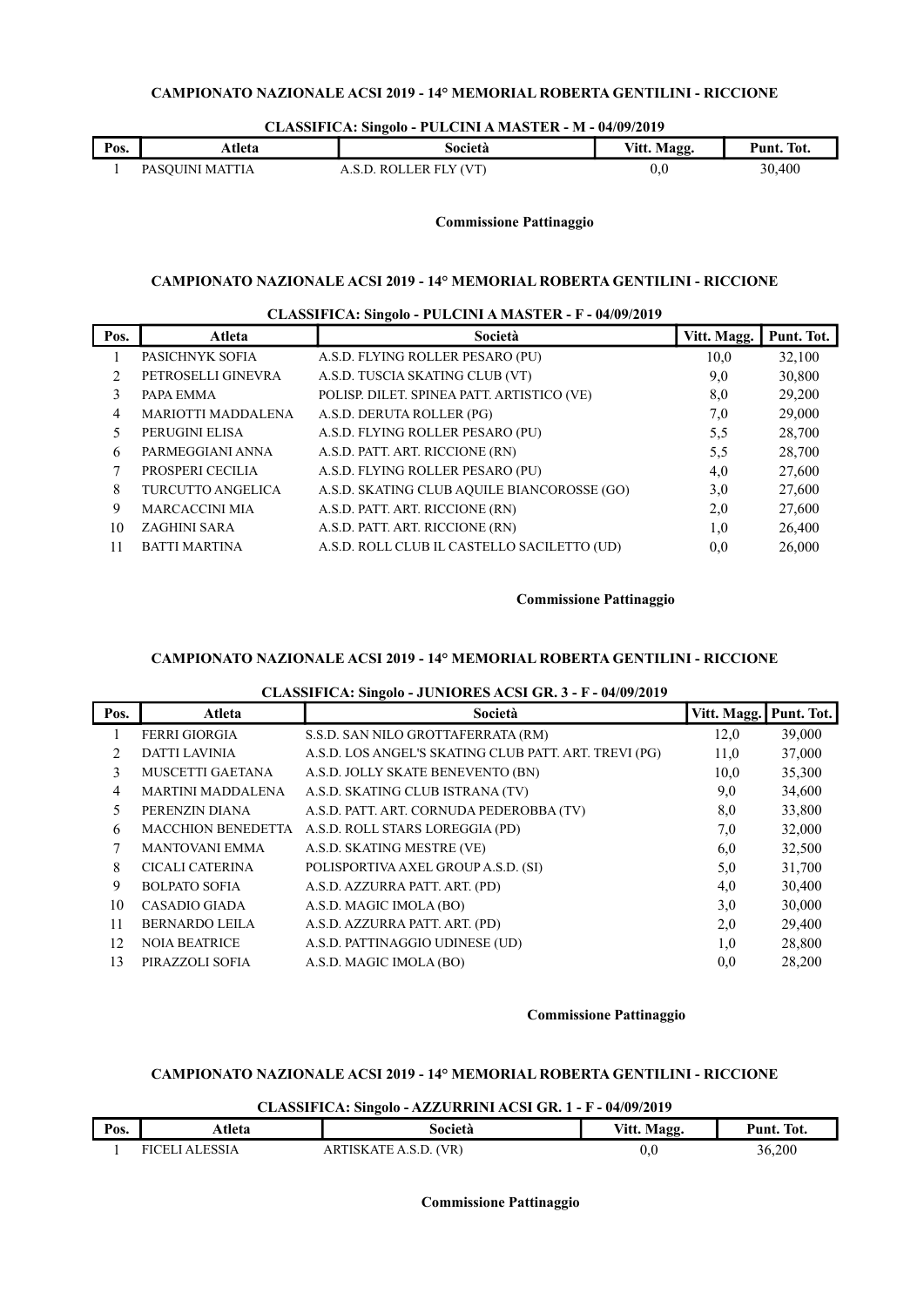| Pos. | Atleta                    | Società                                         | Vitt. Magg. | Punt. Tot. |
|------|---------------------------|-------------------------------------------------|-------------|------------|
|      | <b>GENTILE SAMANTHA</b>   | A.S.D. PATT. ART. CORNUDA PEDEROBBA (TV)        | 13,0        | 39,100     |
| 2    | DALLA VECCHIA MANUELA     | ARTISKATE A.S.D. (VR)                           | 12,0        | 38,100     |
| 3    | NUZZI CHIARA              | ARTISKATE A.S.D. (VR)                           | 11,0        | 35,900     |
| 4    | LAVARINI SARA             | ARTISKATE A.S.D. (VR)                           | 10,0        | 34,200     |
| 5    | <b>MARIONI CHIARA</b>     | A.S.D. REGGIANA PATTINAGGIO (RE)                | 9,0         | 34,200     |
| 6    | <b>DAMINATO GIULIA</b>    | A.S.D. SKATING CLUB RESANA (TV)                 | 8,0         | 32,000     |
| 7    | <b>RESTA MARISSA</b>      | A.S.D. FLYING ROLLER PESARO (PU)                | 7,0         | 30,900     |
| 8    | <b>BIONDI BEATRICE</b>    | A.S.D. FLYING ROLLER PESARO (PU)                | 6,0         | 30,800     |
| 9    | <b>SASSI GRETA</b>        | A.S.D. REGGIANA PATTINAGGIO (RE)                | 5,0         | 30,700     |
| 10   | <b>BUCCINO GAIA</b>       | A.S.D. ROLLER CLUB MONTECHIARO (PU)             | 4,0         | 29,900     |
| 11   | <b>CASAGRANDE REBECCA</b> | A.S.D. NEW STAR SCUOLA PATT. PONTE FELCINO (PG) | 3,0         | 28,600     |
| 12   | <b>MARCON GIADA</b>       | A.S.D. POLISPORTIVA SALVATRONDA (TV)            | 2,0         | 28,400     |
| 13   | <b>MANGANIELLO ALICE</b>  | A.S.D. SKATE REVOLUTION (SV)                    | 1,0         | 27,000     |
| 14   | STOCCO LUZ                | POLISP. DILET. SPINEA PATT. ARTISTICO (VE)      | 0,0         | 25,900     |

### CLASSIFICA: Singolo - AZZURRINI ACSI GR. 2 - F - 04/09/2019

### Commissione Pattinaggio

# CAMPIONATO NAZIONALE ACSI 2019 - 14° MEMORIAL ROBERTA GENTILINI - RICCIONE

CLASSIFICA: Singolo - SPECIAL ACSI GR. 3 - M - 04/09/2019

| Pos. | Atleta          | Società                                 | Vitt. Magg. | Tot.<br>Punt. |
|------|-----------------|-----------------------------------------|-------------|---------------|
|      | VOLPATO SAMUELE | . STARS LOREGGIA (PD)<br>-ROLI<br>. S D | 0.0         | 30,000        |

### Commissione Pattinaggio

# CAMPIONATO NAZIONALE ACSI 2019 - 14° MEMORIAL ROBERTA GENTILINI - RICCIONE

| CLASSIFICA: Singolo - SPECIAL ACSI GR. 3 - F - 04/09/2019 |                          |                                                         |                        |        |  |
|-----------------------------------------------------------|--------------------------|---------------------------------------------------------|------------------------|--------|--|
| Pos.                                                      | Atleta                   | Società                                                 | Vitt. Magg. Punt. Tot. |        |  |
|                                                           | PERINELLO GAIA           | A.S.D. SKATING CLUB RESANA (TV)                         | 6,0                    | 33,900 |  |
|                                                           | <b>BRUNETTI GIULIA</b>   | S.S.D. SAN NILO GROTTAFERRATA (RM)                      | 5,0                    | 33,000 |  |
|                                                           | <b>CORRADINI NICOLE</b>  | ARTISKATE A.S.D. (VR)                                   | 4,0                    | 31,800 |  |
| 4                                                         | ZAMO' ARIANNA            | A.S.D. SKATING CLUB AQUILE BIANCOROSSE (GO)             | 3,0                    | 29,900 |  |
|                                                           | <b>MATUTINI VIRGINIA</b> | A.S.D. FLYING ROLLER PESARO (PU)                        | 1,0                    | 29,500 |  |
| 6                                                         | <b>MELONI GAIA</b>       | A.S.D. POLISPORTIVA COMUNALE CASTELLETTESE (AL)         | 1,0                    | 29,000 |  |
|                                                           |                          | PESCIAROLI MARIA ANDREA A.S.D. TUSCIA SKATING CLUB (VT) | $1.0\,$                | 28,800 |  |

# $\overline{C}$  and  $\overline{C}$  and  $\overline{C}$   $\overline{C}$  sunset  $\overline{C}$  and  $\overline{C}$  and  $\overline{C}$  and  $\overline{C}$  and  $\overline{C}$  and  $\overline{C}$  and  $\overline{C}$  and  $\overline{C}$  and  $\overline{C}$  and  $\overline{C}$  and  $\overline{C}$  and  $\overline{C}$  and  $\overline{C}$  and

### Commissione Pattinaggio

# CAMPIONATO NAZIONALE ACSI 2019 - 14° MEMORIAL ROBERTA GENTILINI - RICCIONE

CLASSIFICA: Singolo - TALENT GR.3 - M - 04/09/2019

| Pos. | Atleta       | Società                          | Vitt. Magg. | Punt. Tot. |
|------|--------------|----------------------------------|-------------|------------|
|      | PIU LEONARDO | A.S.D. REGGIANA PATTINAGGIO (RE) | 0.0         | 32,400     |